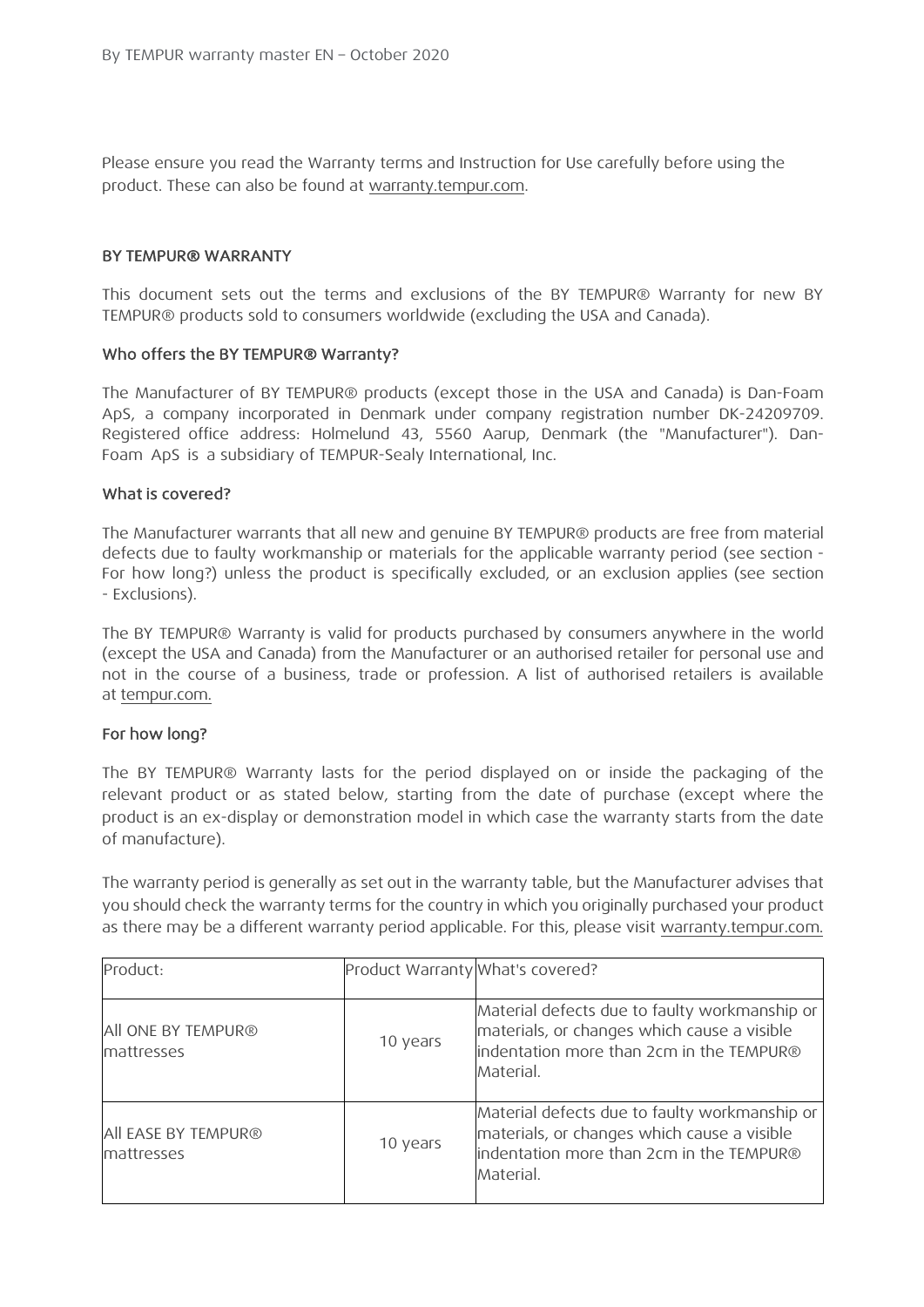| All BY TEMPUR® pillows                                    | 3 years | Material defects due to faulty workmanship or<br>materials, or changes which cause a visible<br>indentation more than 2cm in the TEMPUR®<br>Material |
|-----------------------------------------------------------|---------|------------------------------------------------------------------------------------------------------------------------------------------------------|
| Covers for ALL products, unless<br>stated otherwise below | 2 years | Material defects due to faulty workmanship or<br>materials.                                                                                          |

## What will we do?

Where a valid claim is made in accordance with this BY TEMPUR® Warranty, the Manufacturer shall offer, at its choice, either to repair the defective product or provide an equivalent replacement product free of charge.

The Manufacturer will refund the reasonable delivery cost of returning a defective product for repair or replacement so long as the claim is valid under the terms of this BY TEMPUR® Warranty and the product is returned from an address within the same country as the authorised retailer the product was purchased from. The repaired or replacement product will be delivered free of charge to an address within the same country as the authorised retailer the product was purchased from. In all other circumstances, any delivery costs associated with any repairs or replacements are the purchaser's responsibility.

In the event of replacement, the Manufacturer shall endeavour to provide a replacement product from the same line. However, if the product line has been discontinued or the product is otherwise not available, the Manufacturer reserves the right to provide a replacement product that, in the Manufacturer's sole discretion, is similar to the defective product.

The BY TEMPUR® Warranty provides cover from the date of purchase (or date of manufacture in the case of ex-display/demonstration products) of the original product. It is not renewed on the provision of a repaired or replaced product. In these circumstances, the BY TEMPUR® Warranty will run for the remainder of the period starting from the original purchase or manufacture date, as applicable.

## Exclusions

The BY TEMPUR® Warranty does not apply if:

- the product has been purchased used, second hand or from anyone other than an authorised retailer or directly from the Manufacturer. A list of authorised retailers is available at tempur.com.
- the process for making a claim under the BY TEMPUR® Warranty (set out under the heading "How do you claim under the BY TEMPUR® Warranty?" below) has not been correctly followed.
- the product has not been used and/or handled with due care and/or in accordance with the instructions of use, cleanliness and maintenance described in the Instructions for Use and at warranty.tempur.com.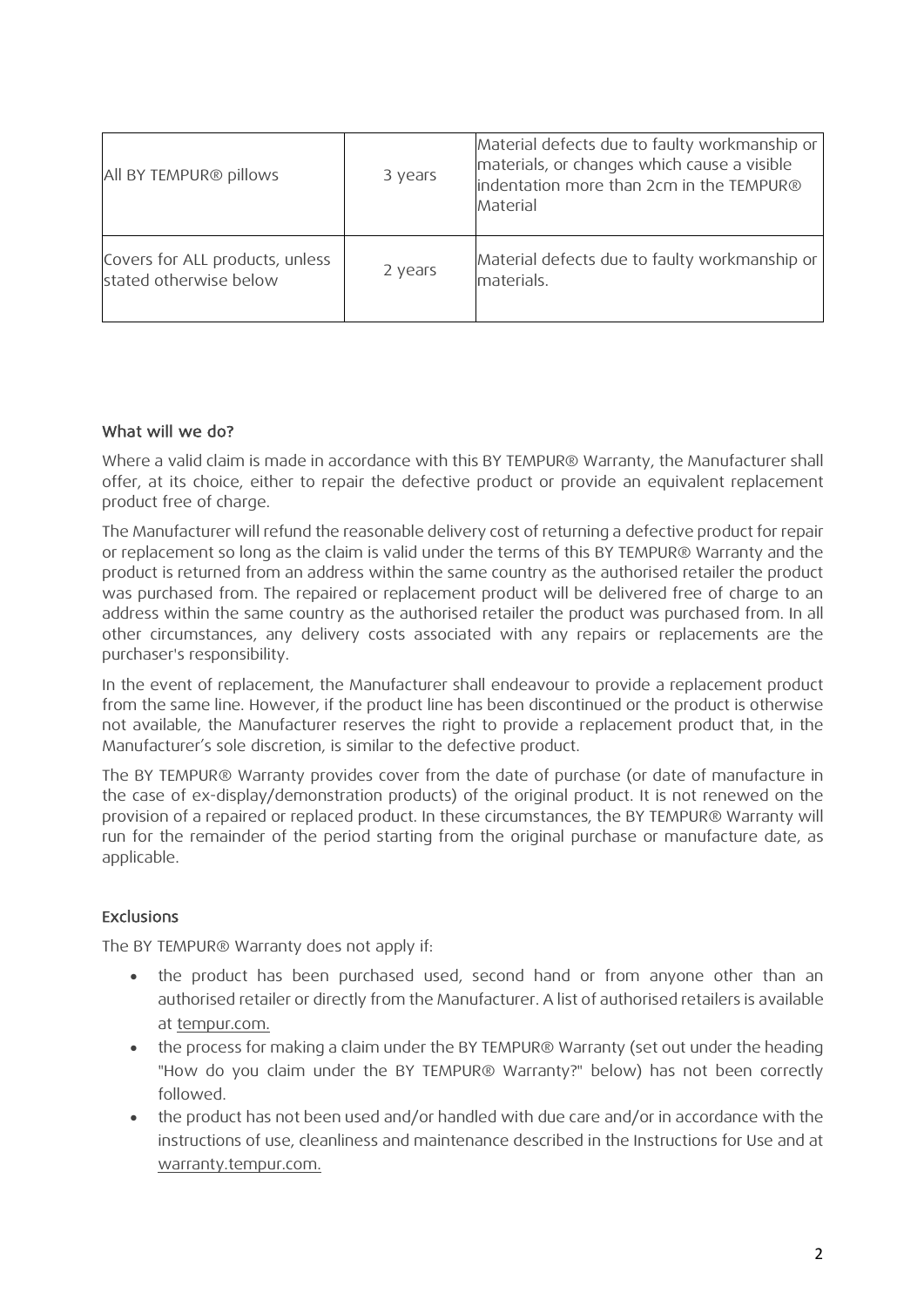- defect in EASE BY TEMPUR® mattress is caused by the mattress not being unpacked (left in the box) for up to 6 months from the production date causing the material to tear or permanently deform. Please check the expire date on the mattress box upon arrival.
- Temporary creases in the cover for EASE BY TEMPUR® that will disappear within 72 hours or after washing of the cover. Please see the washing instruction on the care label inside the cover.
- the product has been deliberately damaged or damaged as a result of neglect, cuts, burns, flooding or any other improper use by you or by any third party.
- the defect is caused as a result of the product having been bent, squeezed or exposed to cold temperatures for a period of time causing the material to tear or permanently deform.
- the EASE BY TEMPUR® mattress was damaged in attempt to re-compress or re-roll up.
- the product has been wet or soaked against Manufacturer's recommendations.
- the product is found to be very stained, soiled and/or otherwise unhygienic.
- the product has been altered or repaired without the Manufacturer's prior permission.
- the defect is the result of normal wear and tear.
- zips on the cover of BY TEMPUR® Products unless faulty upon receipt of product.
- for mattresses (within the range of CE marked products), the defect or change in the product is only a minor variation or normal change which does not affect the pressure redistributing properties of the product

## How do you claim under the BY TEMPUR® Warranty?

To claim under the BY TEMPUR® Warranty you must:

- contact the authorised retailer you originally purchased the product from (the "Seller"). If the Seller is either no longer in business or is no longer a BY TEMPUR® authorised retailer, please contact the Manufacturer.
- present the original invoice or sales receipt as evidence of the purchase.
- return the product to the Seller or to the Manufacturer (but only if the Manufacturer has requested the product). If the Manufacturer determines that the claim is valid in accordance with the terms of this BY TEMPUR® Warranty, you will be refunded the reasonable delivery costs for the returning the defective product so long as the product has been returned from an address within the same country as the Seller.

## Our liability to you

The liability of the Manufacturer is limited to the cost of repair and/or replacement of the product under the BY TEMPUR® Warranty. Accordingly, the Manufacturer will not be liable for all other liability for loss or damage howsoever caused arising out of the purchase, possession, sale or use of the products. However, the Manufacturer does not exclude or limit in any way its liability for death or personal injury caused by its negligence, or fraud or fraudulent misrepresentation.

The products are only sold for domestic and private use. The Manufacturer has no liability to you for any loss of profit, loss of business, business interruption, or loss of business opportunity.